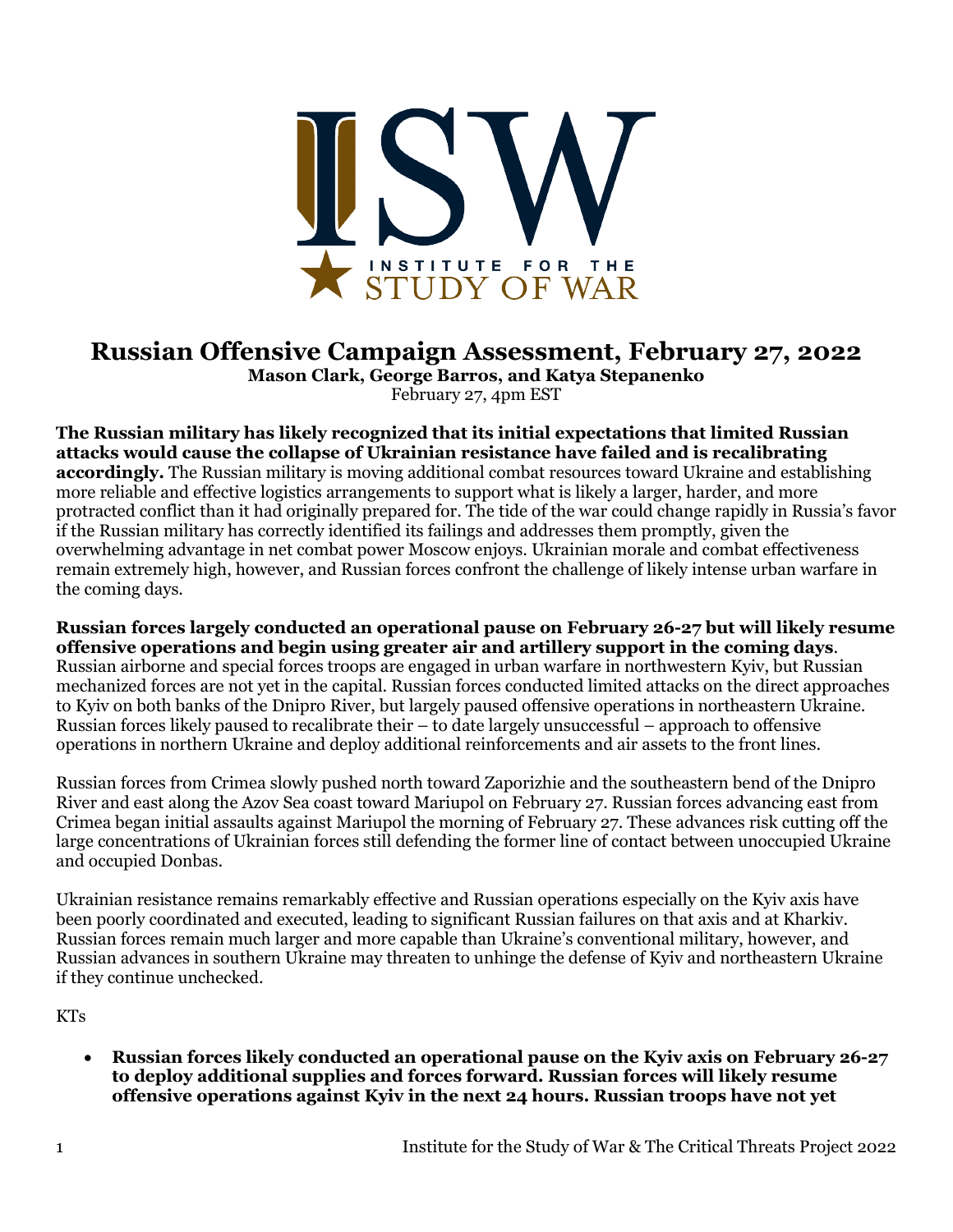**committed heavy armor and artillery forces to fighting in Kyiv and will likely need to do so to take the city.**

- **Russian forces largely conducted an operational pause on their current broad front of advance between Chernihiv and Kharkiv. Ukrainian forces continue to delay and inflict losses on the Russian advance but will likely not be able to halt further advances if the Kremlin commits additional reserves.**
- **Russian forces entered the city of Kharkiv for the first time on February 27 but remain unlikely to take the city without the use of heavier firepower.**
- **Russian forces have encircled Mariupol from the west and began initial assaults on the city. Russian forces have not made any major territorial gains from the east in Donbas after four days of fighting. Russian forces likely intend to pin Ukrainian forces in place on the line of contact to enable Russian forces breaking out of Crimea to isolate them.**
- **Russian forces continued to advance north towards Zaprozhia and, in conjunction with Russian advances on Mariupol, threaten to isolate Ukrainian forces on the line of contact in Donbas if they do not withdraw.**
- **Russian forces failed to seize Kherson after Ukrainian counterattacks reclaimed it on February 26. An unknown concentration of Russian forces remains on the eastern bank of the Dnipro River and threatens Mikolayiv, however.**
- **Russian successes in southern Ukraine are the most dangerous and threaten to unhinge Ukraine's successful defenses and rearguard actions to the north and northeast.**
- **Russian troops are facing growing morale and logistics issues, predictable consequences of the poor planning, coordination, and execution of attacks along Ukraine's northern border.**

**Russian air and missile strikes targeted a Ukrainian airbase in western Ukraine to ground the remaining Ukrainian air force the night of February 26-27.** The Ukrainian General Staff reported Russian forces conducted 5 air and 16 missile strikes across Ukraine from midnight to 1pm local time, February 27.[1] Russian strikes targeted the Ivano-Frankivsk airfield, home to Ukraine's 114th Tactical Aviation Brigade.[2] Russian forces continue to refrain from using the full array of air and missile capabilities available to them. Russian forces will likely increase their use of fires in coming days to overcome heavier-thananticipated Ukrainian resistance, however.

**Russian forces in northeast Ukraine continue to face morale and supply issues, likely due to poor planning and ad hoc command structures, as ISW previously forecasted.[3]** The Ukrainian General Staff additionally reported Russian forces are "experiencing an acute shortage of fuel and food" and are increasingly using Belarusian rail networks to supply Russian forces in Ukraine.[4]

## **Russian ground forces are advancing on four primary axes, discussed in turn below:**

- 1. Kyiv;
- 2. Northeast front;
- 3. Donbas (NOTE: Russian forces advancing out of Crimea have now encircled Mariupol from the west, and this section will now discuss those forces as part of the Donbas axis); and
- 4. Crimea-Kherson.

**1) Kyiv axis: Russian forces likely conducted an operational pause on the Kyiv axis on February 26-27 to deploy additional supplies and forces forward. Russian forces will likely resume offensive operations against Kyiv in the next 24 hours. Russian forces committed additional reserves to fighting west of Kyiv. Russian troops have not yet committed heavy armor and artillery forces to fighting in Kyiv and will likely need to do so to take the city. Ukrainian forces are unlikely to capitulate.**

• Russian forces continue to assault Kyiv on a narrow front on the western bank of the Dnipro River. The Ukrainian General Staff reported Russian forces remain concentrated in the Pripyet marshes in "northern operational areas" (likely around Chernihiv and Sumy) at 11am local time on February 27.[5] The Ukrainian General Staff reported at 1pm local time that Ukrainian forces continue to successfully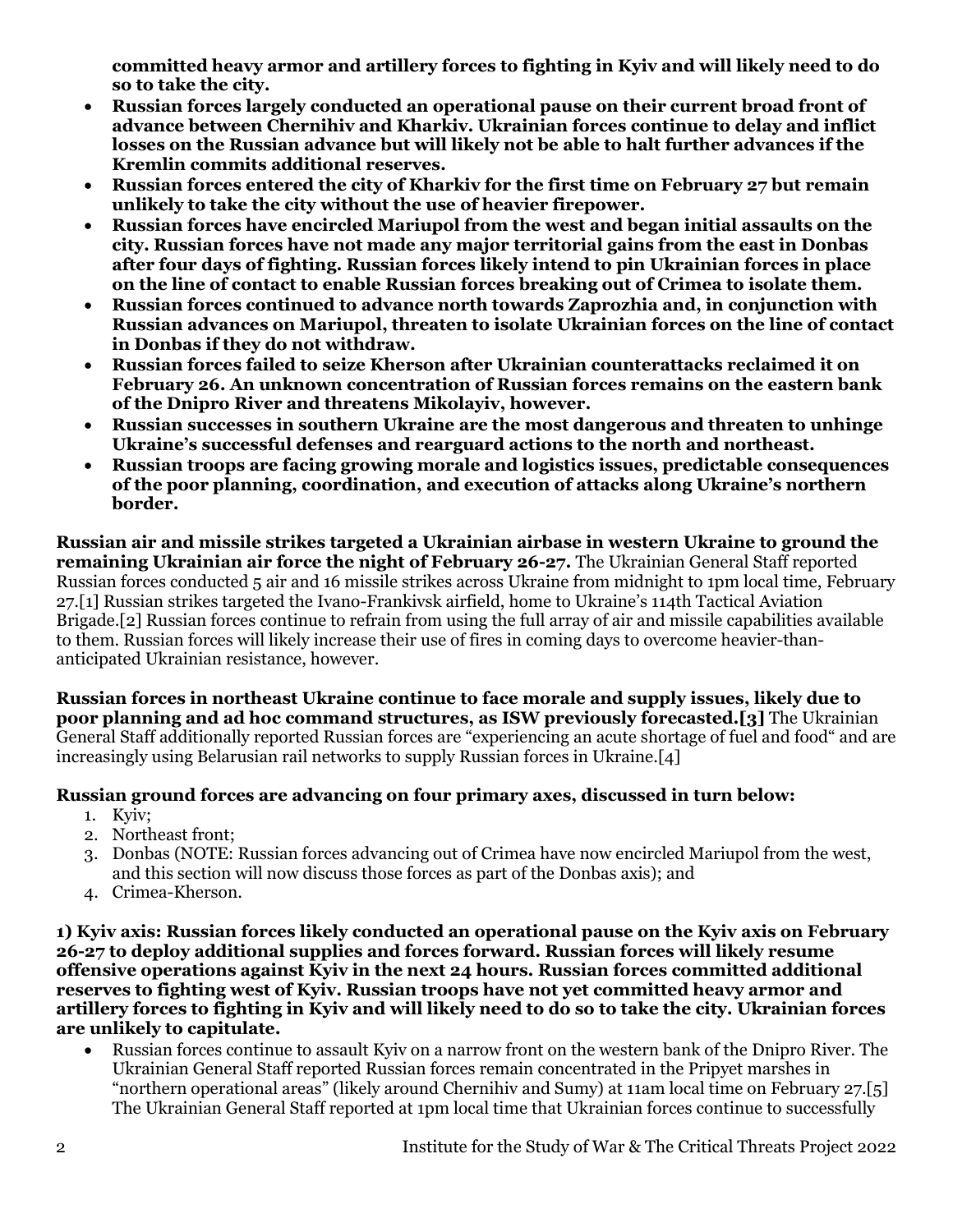defend the outskirts of Kyiv. No Russian forces have entered the central city as of this time. Russian forces have not yet committed heavy armor and artillery to urban fighting in Kyiv.

- Ukrainian forces retain defensive positions in western Kyiv Oblast. Ukrainian forces reported halting Russian advances in Bucha, west of Kyiv. Several videos emerged on February 27 of destroyed Russian motor rifle and VDV (Airborne) elements in the town.[6] Russian forces additionally entered Borodyanka on February 27.[7] Ukrainian forces conducted a counterattack against Russian VDV forces in Irpin on February 27.[8]
- Russian forces committed reserves from the 36th Combined Arms Army to fighting along the western flank of Kyiv. The Ukrainian General Staff reported 36th CAA elements deployed to Bucha, Kapitanivka and Belogorodka, on the western outskirts of Kyiv.[9] Russian forces are additionally deploying engineering and bridging units to the western approach to Kyiv.[10] These elements may enable a wider Russian effort to encircle Kyiy further west than Russia's currently narrow axis of advance into the city.
- Russian forces assembled additional reserves and combat support elements in Belarus on February 26- 27. The Russian air force deployed ten helicopters of the 15th Army Aviation Brigade and two An-124 transport aircraft to the Machulishchi airfield in Minsk on February 27.[11] A large column of Russian vehicles was observed moving southeast from Minsk through Babruysk on February 27.[12] The Ukrainian General Staff additionally reported Russian forces are "experiencing an acute shortage of fuel and food" and are increasingly using Belarusian rail networks to supply Russian forces in Ukraine.[13] Russia redeployed a tactical aviation group of Su-34 aircraft from the Moscow region to the Baranovichi airfield in Belarus.[14] These aircraft will likely increase tactical air support to Russian operations in Kyiv in the next 24 hours.

**2) Northeast axis: Russian forces largely conducted an operational pause on their current broad front of advance between Chernihiv and Kharkiv. Russian forces entered the city of Kharkiv for the first time on February 27 but remain unlikely to take the city without the use of heavier firepower. Ukrainian forces continue to delay and inflict losses on the Russian advance but will likely not be able to halt further advances if the Kremlin commits additional reserves.**

- Russian forces did not secure any major advances in northeastern Ukraine on February 26-27 and likely conducted an operational pause to bring forward supplies and reinforcements. The Ukrainian General Staff reported Russian elements from the Central Military District attacked Ichnya in the direction of Kyiv on February 27.[15] Ukrainian forces reportedly repelled a Russian assault near Pryluky by the 2nd and 4th Tank divisions in Sumy Oblast as of 10am local time on February 27.[16] Ukrainian forces claimed to destroy an entire BTG of the 4th Guards Tank Division near Slobozhanskyi, approximately 80km west of Kharkiv, on February 27.[17] Russian forces in northeast Ukraine have been halted on a line roughly running down the P67 highway since roughly 11am local time on February 26.[18]
- The Ukrainian General Staff reported that 14 Russian BTGs, including but not entirely drawn from the 41st Combined Arms Army, resumed attacks towards Kyiv along the east bank of the Dnipro River from the north at 10am local time on February 27 after an operational pause on February 26.[19] A Russian attempt to seize the encircled city of Chernihiv failed as of 10am local time on February 27.[20]
- Light Russian forces entered downtown Kharkiy on February 27 but have not yet secured the city. Ukrainian forces claimed to repel attacks by Russian motor rifle elements (including the 25th Motor Rifle Brigade, with Ukrainian forces taking confirmed prisoners) the night of February 27 after heavy fighting.[21] Russian forces began shelling of residential areas of the city throughout February on 27.[22] Russian forces are deploying additional artillery assets including thermobaric artillery to the Kharkiv axis as of February 27.[23] Russian forces likely seized Kup'yans'k, southeast of Kharkiv, on February 27.[24]

**3) Donbas axis: Russian forces have encircled Mariupol from the west and began initial assaults on the city. Russian forces have not made any major territorial gains from the east in Donbas after four days of fighting. Russian forces likely intend to pin Ukrainian forces in place on the line of contact to enable Russian forces breaking out of Crimea to isolate them. The Russians may be content to leave them there while concentrating on capturing Kyiv and imposing a new government on Ukraine. They may alternatively seek to encircle and destroy them or force them to surrender.**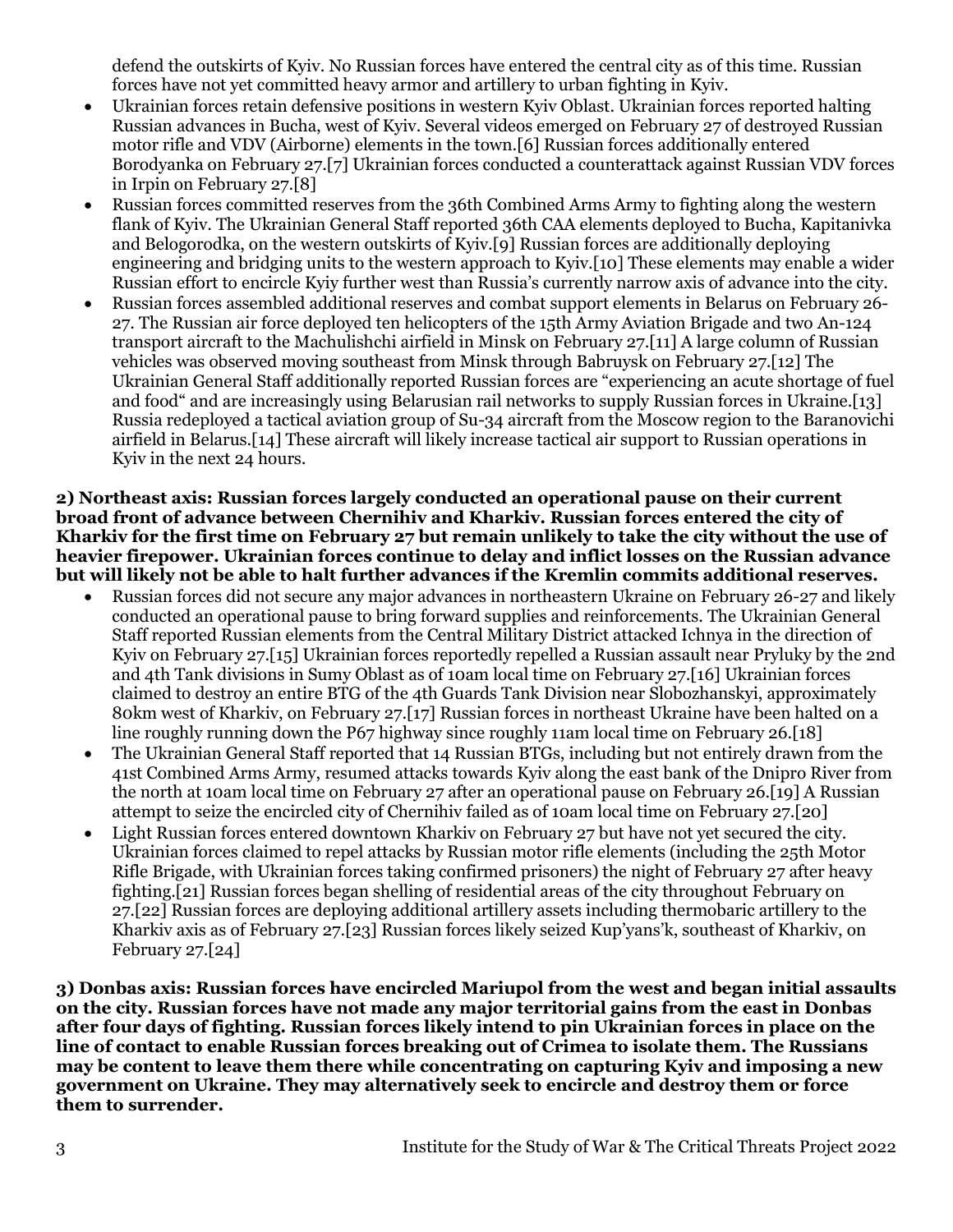- Russian forces advancing on Mariupol from the west, through Berdyansk, likely began initial assaults on the city on February 27.[25] Russian artillery systems redeployed from Melitopol towards Mariupol the night of February 26.[26] Russian forces likely seek to pin Ukrainian forces in place in Mariupol. Russian forces could alternatively attempt to reduce the Mariupol pocket in the next 48 hours.
- US intelligence sources reported 2,000 Russian Naval Infantry conducted a landing west of Mariupol and began advancing on the city throughout February 27.[27] This operation is likely Russia's first commitment of its Naval Infantry to operations in southern Ukraine.
- Russian forces did not conduct any major attacks along the line of contact in Donbas or in Luhansk Oblast on February 27. Ukrainian forces remain largely in place on the line of contact in Donbas. ISW's initial assessment that Russian forces would likely attempt an envelopment through Luhansk Oblast was incorrect.[28] Russian forces likely seek to achieve a larger envelopment using forces breaking out from Crimea and currently advancing on Mariupol from the west.

**4) Crimea axis: Russian forces continued to advance north towards Zaprozhia and threaten to isolate Ukrainian forces on the line of contact in Donbas if they do not withdraw. Russian forces failed to seize Kherson after Ukrainian counterattacks reclaimed it on February 26. An unknown concentration of Russian forces remains on the eastern bank of the Dnipro River and threatens Mikolayiv, however.**

- Russian forces from the 20th Motor Rifle Division advanced north towards Zaprozhia from Melitopol on February 27.[29] These forces likely seek to take Zaprozhia in the coming days. They may then either continue north to Dnipro City, or pivot east to isolate Ukrainian forces in Donbas.
- Russian forces failed to take Kherson on February 27, but the Ukrainian General Staff reported Russian forces are regrouping for an offensive towards Kherson and Mykolayiv.[30] Ukrainian forces repelled a second Russian attempt to seize Kherson on February 27.[31] ISW cannot confirm the extent of possible Russian advances into the city. Ukrainian air defenses remain active in the city, however shooting down an Su-25 and a Mi-24 on February 26.[32] A Ukrainian TB2 drone additionally struck a Russian column near the Kherson airport on February 27.[33]
- An unknown concentration of Russian forces remains west of the Dnipro River and entered the outskirts of Mykolayiv on February 27.[34] Russian forces assaulting Kherson likely seek to support these forces to continue advances west towards Odesa.
- The Ukrainian General Staff reported that elements of Russia's Black Sea Fleet left port to strike the Ukrainian Navy on February 27.[35] ISW cannot confirm the extent or focus of Russian naval operations.
- Russian forces may additionally be preparing for an additional line of advance from Belarus into Western Ukraine. ISW previously reported a Russian armored column assembling in Stolin, Belarus on February 25 to support a possible advance into Rivne Oblast, in western Ukraine.[36] Russian forces have not launched a ground attack as of publication. A Russian offensive in western Ukraine would likely seek to cut Ukraine off from ground shipments of Western aid through Poland, Slovakia, and Hungary.

## **Immediate items to watch**

- Russian forces will likely resume major offensive operations on February 28 after a temporary operational pause.
- Russian forces advancing north and east from Crimea threaten to cut off Ukrainian forces in eastern Ukraine if Kyiv des not withdraw them in the coming days.
- Russian forces face growing morale and supply issues but will likely be able to overcome these handicaps.
- Russian forces continue to refrain from using their likely full spectrum of air and missile capabilities. The Ukrainian air force also remains active. Russian operations will likely steadily wear down Ukrainian air capabilities as well eventually taking the Ukrainian air force out of the fight.
- Russia has sufficient conventional military power to reinforce each of its current axes of advance and overpower conventional Ukrainian forces defending them.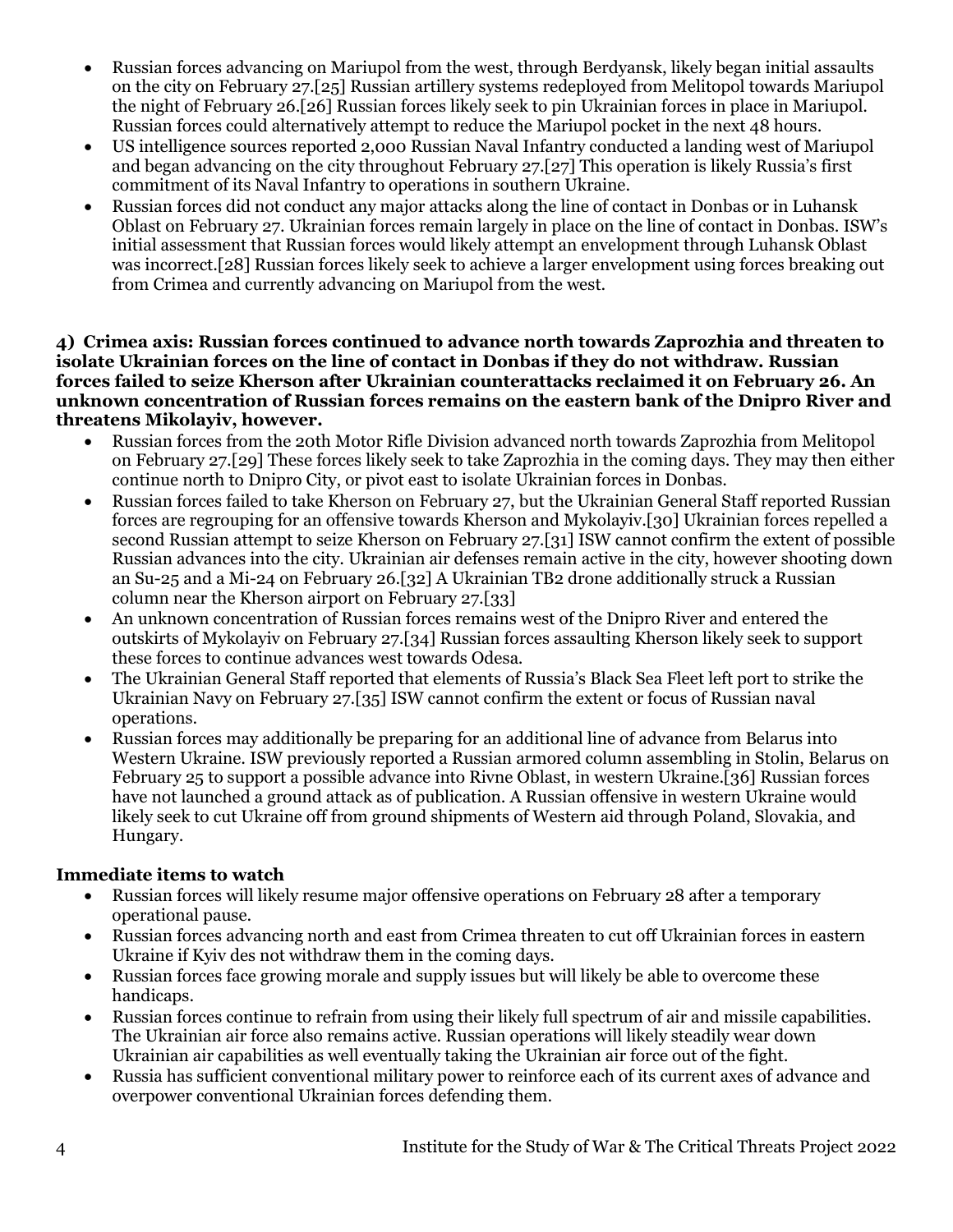

*The Institute for the Study of War (ISW) is a non-partisan, non-profit, public policy research organization. ISW advances an informed understanding of military affairs through reliable research, trusted analysis, and innovative education. We are committed to improving the nation's ability to execute military operations and respond to emerging threats in order to achieve US strategic objectives.*

*\_\_\_\_\_\_\_\_\_\_\_\_\_\_\_\_\_\_\_\_\_\_\_\_\_\_\_\_\_\_\_\_\_\_\_\_\_\_\_\_\_\_*

[1] https://www.facebook.com/GeneralStaff.ua/posts/260602102919542. [2] https://twitter.com/RALee85/status/1497895628336246790?s=20&t=2xJFEO91r9Qe8pJyUwOZEw. [3] https://www.understandingwar.org/sites/default/files/Ukraine%20Invasion%20Forecast%20Series%20Part %202%20ISW%20CT%20December%202021.pdf. [4] https://www.facebook.com/GeneralStaff.ua/posts/260463059600113. [5] https://www.facebook.com/GeneralStaff.ua/posts/260463059600113. [6] https://twitter.com/666\_mancer/status/1497914392209330176; https://twitter.com/RALee85/status/1497923677333172225; https://twitter.com/RALee85/status/1497922624495751173 [7] https://twitter.com/YWNReporter/status/1497899149697638401?s=20&t=2wUZsEvBQJfSL3Xtiirwcw. [8] https://twitter.com/The\_Lookout\_N?s=20; https://twitter.com/RALee85/status/1497829088123359236 [9] https://www.facebook.com/GeneralStaff.ua/posts/260463059600113. [10] https://www.facebook.com/GeneralStaff.ua/posts/260463059600113. [11] https://www.facebook.com/GeneralStaff.ua/posts/260602102919542. [12] https://twitter.com/MotolkoHelp/status/1497947192413327367?s=20&t=7YSyO023-lNKl-2oVviLgQ. [13] https://www.facebook.com/GeneralStaff.ua/posts/260463059600113. [14] https://www.facebook.com/GeneralStaff.ua/posts/260463059600113. [15] https://www.facebook.com/GeneralStaff.ua/posts/260463059600113. [16] https://www.facebook.com/GeneralStaff.ua/posts/260463059600113; https://twitter.com/Archer83Able/status/1497981519171923970 [17] https://www.facebook.com/GeneralStaff.ua/posts/260463059600113. [18] https://www.understandingwar.org/backgrounder/russia-ukraine-warning-update-russian-offensivecampaign-assessment-february-26. [19] https://www.facebook.com/GeneralStaff.ua/posts/260463059600113. [20] https://www.facebook.com/GeneralStaff.ua/posts/260463059600113. [21] https://topwar dot ru/192804-glava-harkovskoj-oblastnoj-administracii-podtverdil-vhozhdenierossijskoj-tehniki-v-harkov.html; https://twitter.com/CITeam\_ru?s=20; https://twitter.com/HN\_Schlottman/status/1497913339795677188; https://twitter.com/HN\_Schlottman/status/1497913339795677188; https://twitter.com/666\_mancer/status/1497844248170930181; https://twitter.com/666\_mancer/status/1497840016277577731. [22] https://www.facebook.com/GeneralStaff.ua/posts/260602102919542; [23] https://twitter.com/CITeam\_en/status/1497926599060205569. [24] https://twitter.com/The\_Lookout\_N/status/1497908168730595330; https://twitter.com/COUPSURE/status/1497902561684242432; https://twitter.com/666\_mancer/status/1497854038569852929